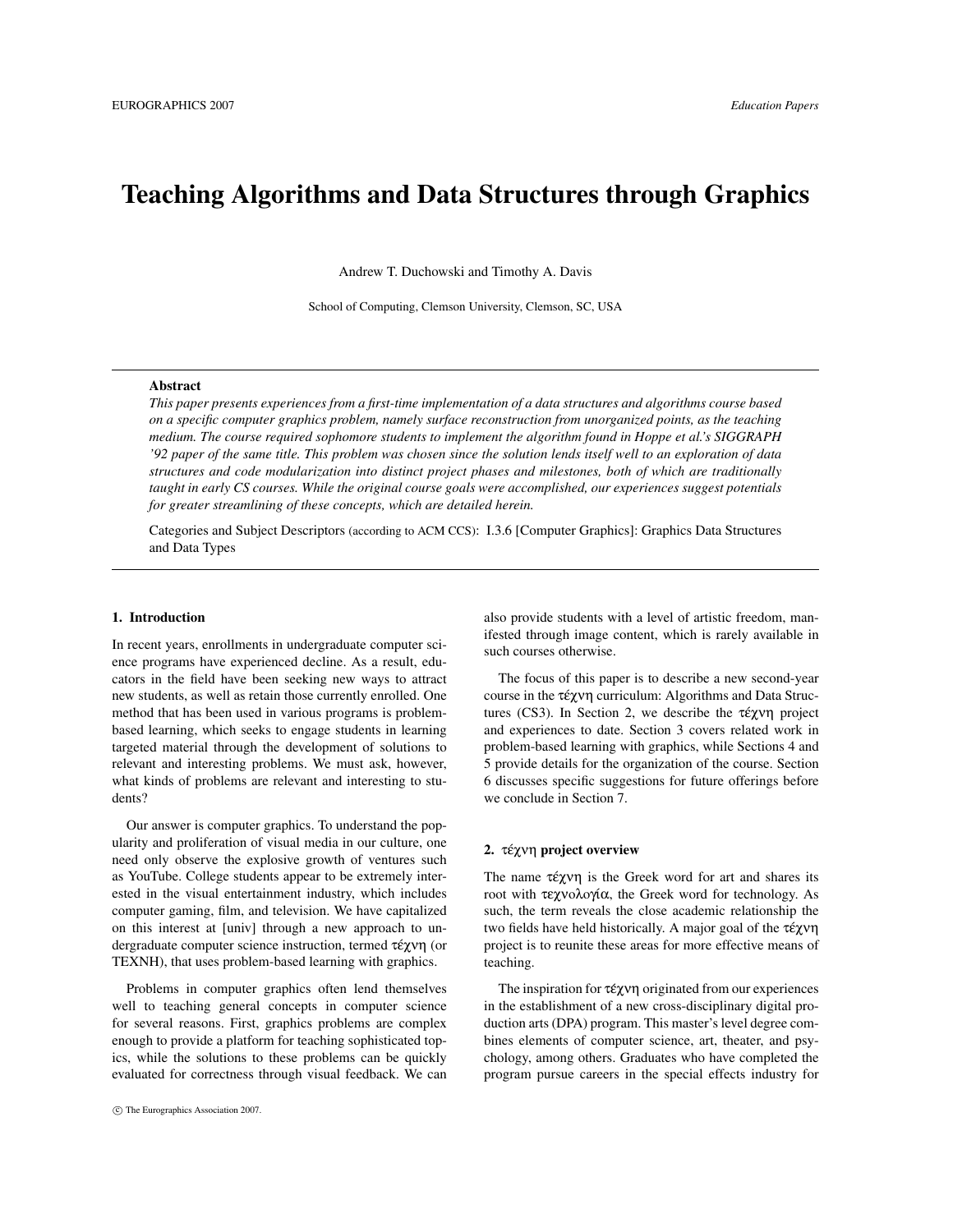film, television, and gaming. Studios that have hired our students include Rhythm & Hues, Industrial Light & Magic, Pixar, Blue Sky, Electronic Arts, and Sony Imageworks.

The primary goal of the  $\tau \in \chi \vee \eta$  project is to incorporate graphics projects and research from DPA and computer science in the undergraduate computer science curriculum. This material takes the form of semester-long projects in required courses leading to a B.A. in computer science. We believe this approach to be an effective pedagogical method in teaching general computer science concepts since it naturally encompasses several education-theoretical techniques, including: visual feedback, problem-based learning [\[DGA01\]](#page-6-0), intentional learning [\[Mar97\]](#page-6-1), constructivism [\[BA98\]](#page-6-2), and problem-based learning [\[Cun02\]](#page-6-3). Through this approach, our goal is to improve understanding of key computer science concepts, while engaging students through projects focused on a field of current interest. This approach provides opportunities for students to explore new topics as they naturally arise in large-scale graphics projects. Accordingly, the instruction is problem-based, with projects ranging from traditional graphics problems, such as ray tracing, to cuttingedge implementations from current research, as discussed later in this paper.

The first course in the  $\tau \notin \gamma \vee \eta$  curriculum is CS1 (first-year course introducing computer science), in which we use a semester-long project in image processing as the motivating problem to teach required basics. The course culminates in a final project involving the implementation of an image recoloring algorithm described by Matzko and Davis [\[MD06\]](#page-6-4). All of these experiences provide a the basis for the problem studied in the second course in the curriculum, CS2.

For CS2, students are required to implement a ray tracer, a task previously reserved for our graduate-level advanced graphics course. The ray tracer project provides an ideal pedagogical platform for problem-based learning for several reasons: it naturally covers a broad range of computer science concepts; it provides visual feedback at all stages, allowing program correctness to be determined immediately; and it naturally leads to discussion and implementation of an object-oriented paradigm. The course has been offered in various forms several times with excellent results, in terms of student engagement and images produced. Additional details are given by Davis et al. [\[DGMW04\]](#page-6-5).

The course discussed in this paper is the third course in the curriculum.

## 3. Related work

By their second year in college, students typically have been exposed to computer graphics in numerous formats. Many recent educational approaches in this area have attempted to teach various subject topics using image processing. Several efforts have focused on allowing students to explore image processing topics, due primarily to the interesting nature of such projects and the computer science concepts they reinforce. Such projects span a wide range of students, from elementary school [\[MV05\]](#page-6-6) to college [\[WN05,](#page-7-0) [AR98,](#page-6-7) [Bur03,](#page-6-8) [FP97,](#page-6-9) [Hun03\]](#page-6-10) and prove to be engaging as students enjoy seeing visual results and solving real-world problems.

As tools for teaching introductory computer science concepts, image processing and rendering projects lend themselves well to encouraging students to learn two-dimensional arrays and dynamic memory allocation [\[Bur03\]](#page-6-8). Additionally, since a single image may contain hundreds of thousands of pixels, students cannot rely on hard-coded solutions and are thus forced to write generalized algorithms [\[MV05\]](#page-6-6). Additionally, problem-based learning further emphasizes the necessity of complex programming techniques, and using computer graphics provides an effective problem-based for teaching general computer science concepts [\[Cun02\]](#page-6-3).

Previous work using techniques in rendering or image processing has been performed, but on a limited scale only. Past projects include those with ready-made GUI environments [\[AR98\]](#page-6-7), code for function definitions [\[WN05\]](#page-7-0), and pre-written functions [\[AR98,](#page-6-7) [Bur03,](#page-6-8) [FP97,](#page-6-9) [Hun03\]](#page-6-10) for various image manipulations.

Our approach for CS3 under τέχνη is unique in at least two ways. First, the problem is semester-long, and designed to enforce all topics in the course. Second, the level of difficulty for this project far exceeds any of the problems we have seen in the literature.

## 4. Course Content and Project Description

The course discussed in this paper is entitled CPSC 212, Algorithms and Data Structures, otherwise known as CS3. It focuses on abstract data types, measures of program running time and time complexity, and algorithm analysis and design techniques. Due to the nature of the course, it also introduces object-oriented design and implementation (using C++).

The semester-long project in the course involved surface reconstruction from unorganized points, as proposed by Hoppe et al. [\[HDD](#page-6-11)<sup>\*92]</sup>. This algorithm was chosen as a motivating problem for the course due to its robust use of data structures and algorithms. Moreover, the algorithms employed showcase the need for their efficient design and implementation; otherwise, processing the large data set would require significantly long periods of computation.

In its simplest form, the goal of the project is to find a surface that spans a given set of points, such as images produced by 3D scanners (e.g., laser range finders) [\[Hop94\]](#page-6-12). The problem can be expressed formally as follows: given a list of 3D points  $X = \{x_1, \ldots, x_n\} \in \mathbb{R}^3$ , generate a list of triangles  $\{\Delta_1, \ldots, \Delta_t\}$  representing the simplical surface approximating the point-sampled object.

The problem is conquered by dividing the approach into four successive stages: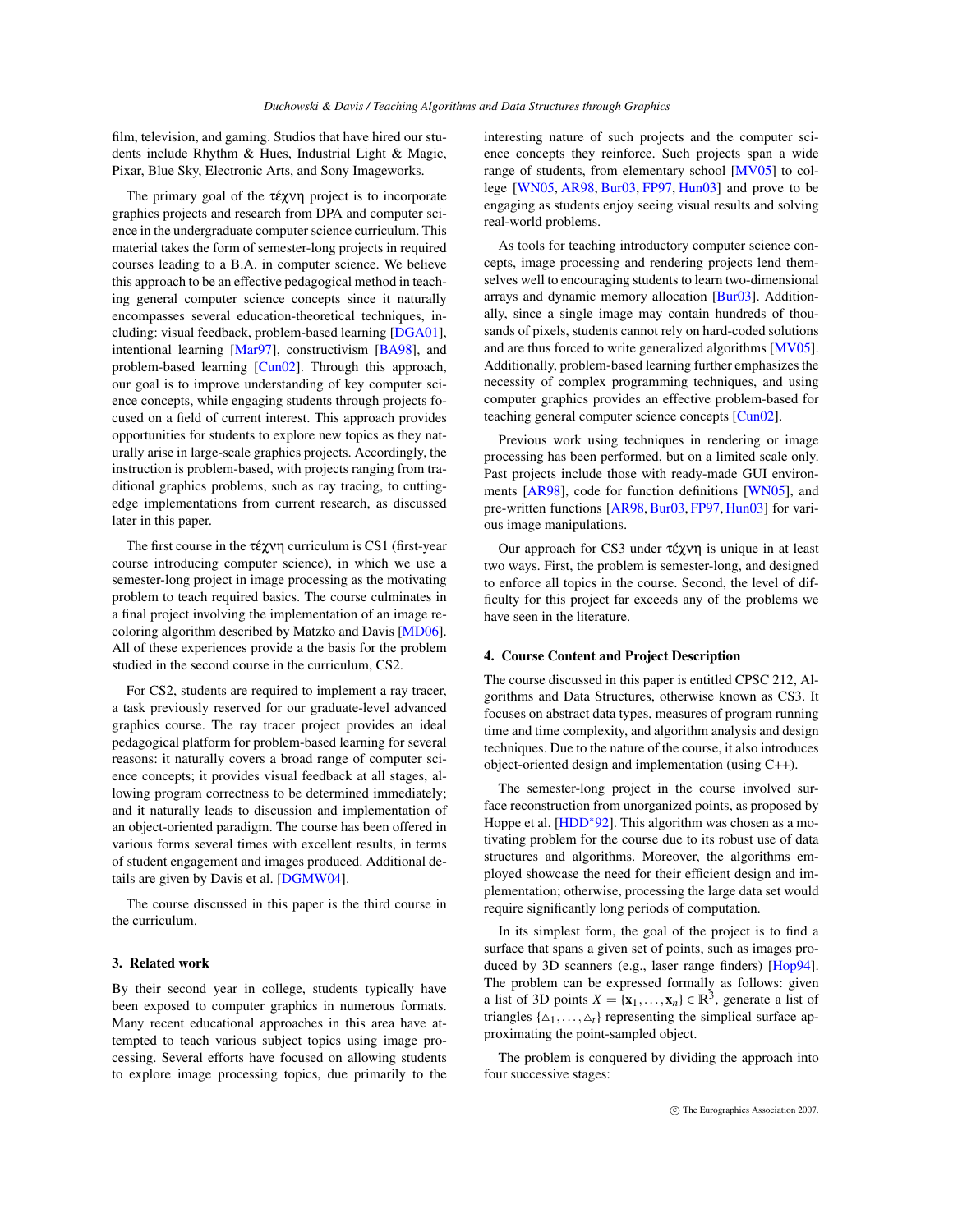- 1. Phase I: Tangent Plane Estimation
- For each data point x*i* , obtain a tangent plane *Tp*(x*i*) represented by the plane's origin  $\mathbf{o}_i$  and unit normal  $\hat{\mathbf{n}}_i$ . These are calculated via computation of the spatial mean and Principal Components Analysis of a set of *k* points of *X* nearest to x*i* , denoted as the point's *k*-neighborhood  $Nbhd(\mathbf{x}_i)$ .
- 2. Phase II: Consistent Tangent Plane Orientation

Given the set of tangent planes  $\{Tp(\mathbf{x}_1),...,Tp(\mathbf{x}_n)\}$  from above, ensure that tangent planes "sufficiently close" to each other are "consistently oriented." For a pair of sufficiently close tangent planes, represented by  $T_p(\mathbf{x}_i) =$  $(o_i, \hat{\mathbf{n}}_i)$  and  $Tp(\mathbf{x}_j) = (o_j, \hat{\mathbf{n}}_j)$ , they are consistently oriented if  $\hat{\mathbf{n}}_i \cdot \hat{\mathbf{n}}_j \approx \pm 1$ , otherwise either  $\hat{\mathbf{n}}_i$  or  $\hat{\mathbf{n}}_j$  is flipped.

- 3. Phase III: Signed Distance Function Once the tangent planes are consistently oriented, a signed distance function  $f(\mathbf{p})$  is computed at each point **p** situated at the vertex of a cube in a 3D lattice. The signed distance function is defined as the distance between point **p** and its projection **z** onto  $Tp(\mathbf{x}_i)$ , i.e.,  $f(\mathbf{p}) = (\mathbf{p} - \mathbf{o}_i) \cdot \hat{\mathbf{n}}_i$ .
- 4. Phase IV: Contour Tracing
	- The last stage of the algorithm maps each cube's permutation of the signed distance function at the cube's 8 vertices onto a particular triangle configuration, i.e., the Marching Cubes algorithm [\[LC87\]](#page-6-13). The result is a list of triangles approximating the object's (simplical) surface.

#### 5. Implementation: Data Structures and Algorithms

Each of the four phases of the algorithm relies on the clever application of traditional data structures and algorithms. Considering the above algorithm as the logical "interface" to the problem, the algorithm's phases are again described below in terms of the solution's "implementation."

## 5.1. Phase I: Tangent Plane Estimation

Tangent plane estimation relies on efficient organization of the input data set, or point "cloud" to facilitate collection of the  $x_i$  point's *k*-neighborhood *Nbhd*( $x_i$ ) (we arbitrarily set  $k = 5$ ). To do so, a kd-tree is constructed to allow efficient nearest-neighbor (nn) and kth-nearest neighbor (k-nn) queries. To construct the 3D kd-tree, we first introduced the C++ class as a mechanism for representation of an Abstract Data Type (ADT; the Point object in this case). Initially, only 2D points were discussed.

Although the kd-tree is considered to be an advanced data structure used for spatial partitioning, it serves as a suitable platform for discussion of more rudimentary algorithms on which it is based, namely sorting. Sorting, in turn, motivates the general comparison of asymptotic performance and hence algorithm analysis, which are topics covered in the traditional version of the course.

Given a point's *k*-neighborhood *Nbhd*(x*i*), calculation of the tangent plane origin (centroid) and normal requires yet another fairly simple algorithm and quintessential ADT, Principal Components Analysis (PCA) and the representation of a matrix. It is worth noting that at this point in their experience, students are likely to have at least heard of eigenvalues and eigenvectors, but may not be quite comfortable with their practical applications.

Results of the first phase are shown in Figure [1.](#page-3-0) Two data sets were used: *conics* and *mechpart* containing 15887 and 4102 points, respectively. The *conics* object served as a good example of a fairly voluminous data set, one demanding algorithmic efficiency. The *mechpart* object was one originally used by Hoppe et al. in their paper and provided good comparison to the project's progress.

#### 5.2. Phase II: Consistent Tangent Plane Orientation

The second phase of the algorithm serves to introduce graph algorithms, most notably the (Euclidean) Minimum Spanning Tree (MST) and its traversal. Here, the featured ADT is the binary (or Fibonacci) heap, acting as a priority queue (or minheap). Since Prim's MST algorithm relies on efficient implementation of the minheap, algorithm analysis (and NPcompleteness) is discussed again at this stage.

Results from phase II are shown in Figure [2.](#page-3-1) Note that this section of the course explored several options during implementation: two forms of heap implementations (binary and Fibonacci), as well as differing construction of the MST: Euclidean MST or Reimannian graph. Furthermore, the *conics* object posed an unexpected problem, namely it consisted of several connected components (see Figure [2b](#page-3-1)), which the original SIGGRAPH '92 never considered (justly so since it operated under the assumption of manifold surfaces).

# 5.3. Phase III: Signed Distance Function

Calculation of the signed distance function once again relies on the collection of the nearest neighbor, although this time the neighbors of the tangent plane  $Tp(\mathbf{x}_i)$  are sought (the same point-based kd-tree as before can be used if each point maintains backpointers to the tangent plane originally defined on it). Although this phase of the algorithm lacks a particularly foundational aspect, it serves as a way to introduce some of C++'s perhaps more esoteric members of the Standard Template Library (STL). In particular, bitset<3> is introduced to represent the cube's 8 vertex indices, e.g.,  $\mathbf{p}_i[k] = \mathrm{b}[k]$  ?  $\mathbf{c}_i + \Delta/2$  :  $\mathbf{c}_i - \Delta/2$  where  $\mathbf{c}_i$  is the cube centroid and  $\phi[k]$  is the bitset defined for  $k = 0, 1, 2$ , the *x*, *y*, and *z* coordinates of the cube's vertex (p*i* [*k*]) with ∆ denoting the cube width.

Another bitset<8> is used to represent the bit code for the signed distance function evaluated at each cube vertex, i.e.,  $f\text{b}[k] = f(\mathbf{p}_i) \geq 0$  ? 1 : 0. A cube is considered valid if there are more than 0 but less than 8 bits set in the  $fb[k]$ bitset, i.e., if  $(0 <$  fb.count ()) && (fb.count ()  $(8)$ .

c The Eurographics Association 2007.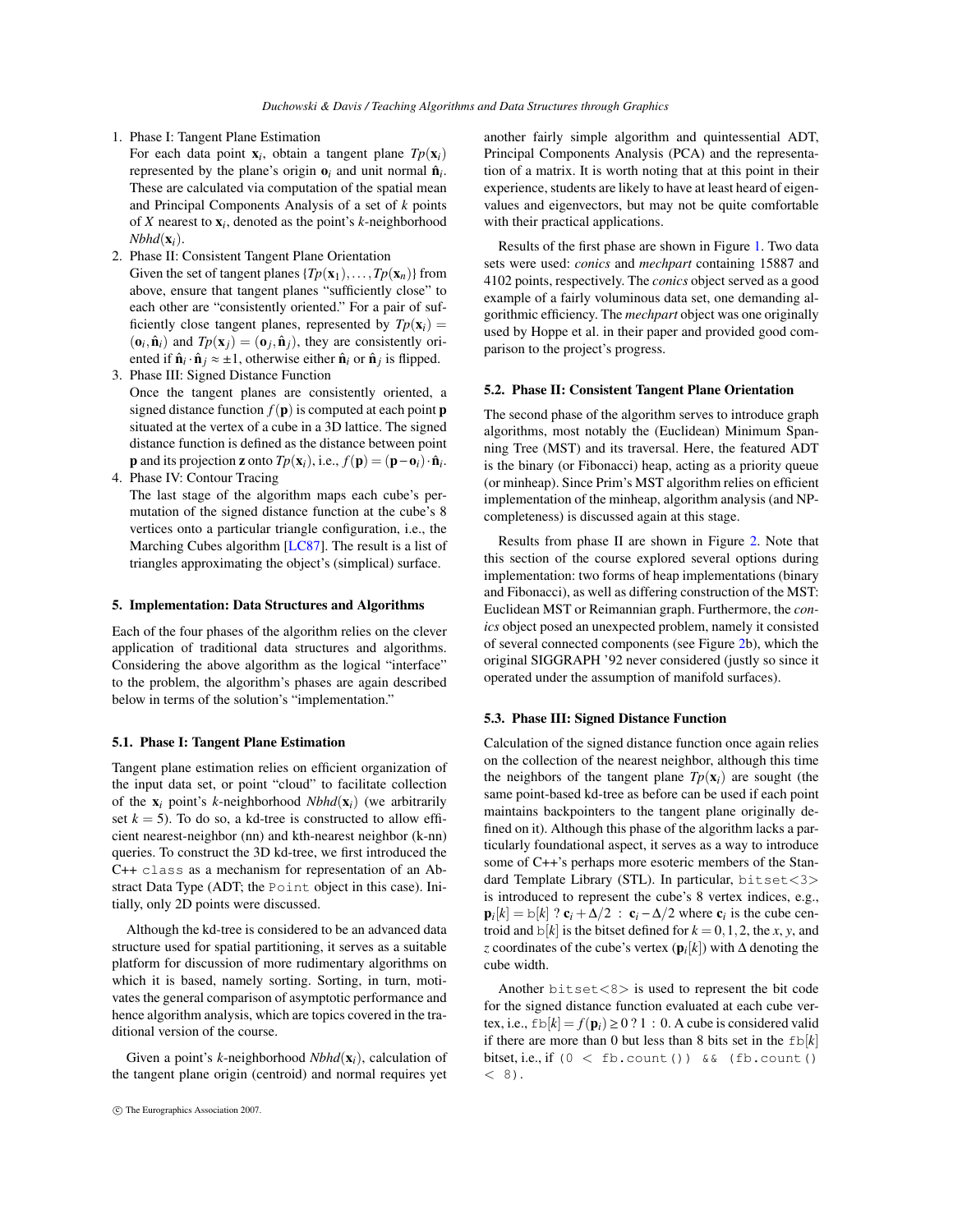

(a) *conics* input data (15887 points), 3D kd-tree, tangent plane normals



(b) *mechpart* input data (4102 points), 3D kd-tree, tangent plane normals

<span id="page-3-0"></span>Figure 1: *Phase I: tangent plane estimation.*



(c) *mechpart* tangent plane normals, Reimannian graph, consistent normals

<span id="page-3-1"></span>Figure 2: *Phase II: consistent tangent plane orientation.*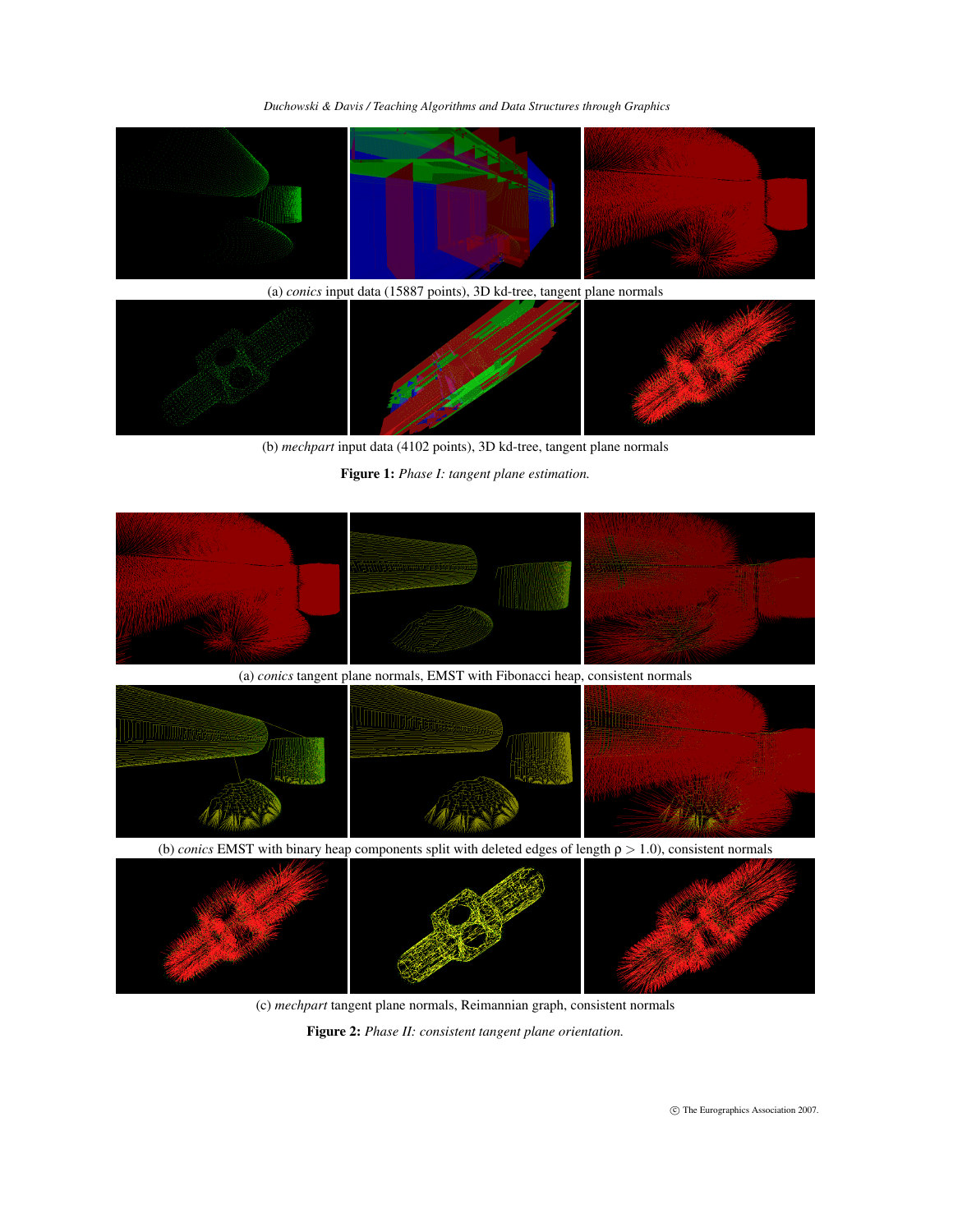

(a) *conics* consistent plane normals,  $f(\mathbf{p})$  at cube vertices, resultant surface approximation.



(a) *mechpart* consistent plane normals,  $f(\mathbf{p})$  at cube vertices, resultant surface approximation. Figure 3: *Phase III & IV: signed distance function & contour tracing.*

## 5.4. Phase IV: Contour Tracing

In the final phase of the algorithm, the isosurface is extracted with the help of a lookup table. The STL  $pair\langle int, int \rangle$  is used to define an edge 3-tuple where each of the three pairs denotes two cube vertex indices (or edges). For each of the three edges so defined, the point of intersection along each edge is calculated parametrically. The normal for each resultant triangle is obtained before the triangle is added to the list of triangles defining the simplical surface approximation. At this point, the triangulated surface for the point cloud has been created.

#### 6. Formative Impressions

The surface reconstruction problem provides a fairly logical and robust progression through a typical data structures and algorithms textbook (we used Weiss' 3rd edition [\[Wei06\]](#page-6-14)), and in this sense, the course was successful in teaching the required material. At the same time, the amount of material that is relevant to the problem's solution can be overwhelming. Indeed, this was probably the greatest source of frustration – which algorithms and data structures to select and which to leave out. In any case, the problem must always be a means for learning the target concepts, and *not* the end goal itself.

Although no quantitative analysis was performed during this first-run course, we offer qualitative "lessons learned" from experiences gathered from its inauguration. Following the structure of the problem in the previous sections, notes and suggestions are offered for a more streamlined approach to future instantiations of the class.

# 6.1. Phase I: Tangent Plane Estimation

Phase I was the most involved and time-consuming segment of the course, consuming 8 of the 16 weeks for students to complete. Consequently, the remaining three phases were inappropriately compressed. In future instantiations, a more balanced approach would be beneficial.

Reasons for the extended duration of the first phase are numerous. This phase was split into four milestones:

- 1. 2D point C++ class (with centroid calculation)
- 2. 2D matrix C++ class (with PCA implementation)
- 3. 2D kd-tree C++ class (with nn and k-nn queries)
- 4. 3D extensions

Emphasis was placed on 2D implementations for ease of visualization and discussion, e.g., it is much easier to manually draw concepts of point cloud centroid, eigenvectors, and kd-tree. It was not clear, however, that students appreciated these explanations of the underlying mathematical concepts. Possibilities for future offerings of the course are either simply omitting the 2D representations in the interest of time compression, or reformulating the entire problem in 2D.

Beyond the 2D/3D distinction, a substantial amount of time was spent on several coding "niceties" and conveniences, which may only be convenient to experienced programmers. Two examples stand out: computation of the "running mean" and implementation of the 2D matrix class using templates. Both could have been replaced with simpler solutions that avoid unnecessary complexity.

Because the first phase of the semester-long project involved sorting (a requirement for kd-tree implementation), several lectures were devoted to discussion of algorithm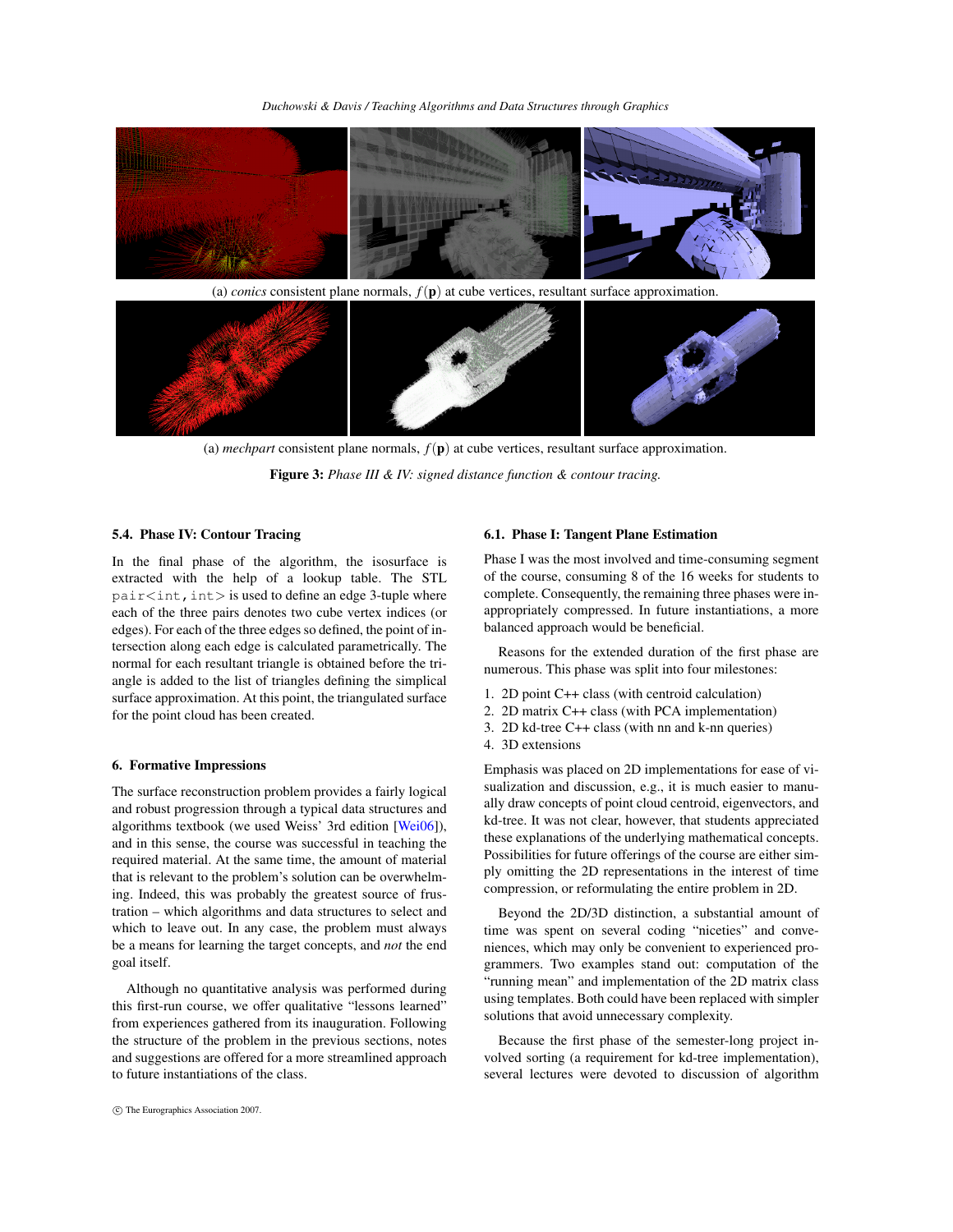analysis and sorting. While these lectures are definitely integral to the material presented in the course, it may be more conducive to learning if this discussion is left to a time period following completion of the first phase, when students can be more focused on theory.

Additional time could be saved if teaching of the Principal Components Analysis were avoided. Students were eventually given code to compute and sort the eigenvalues (Jacobi matrix rotation from Numerical Recipes [\[PTVF92\]](#page-6-15)). Actually, this portion of the project provides an opportunity for gaining experience in importing "foreign" code into one's own project.

# 6.2. Phase II: Consistent Tangent Plane Orientation

Challenges in phase II were rooted in the selection of appropriate data structures for generating a minimum spanning tree. Prim's algorithm was chosen over Kruskal's, requiring a choice of appropriate data structure for a heap to provide functionality of a priority queue (instead of one supporting the union/find algorithm required by Kruskal's). Implementation of the heap was problematic due to several potential choices (a "list" heap based on C++'s list container, the Fibonacci heap, and the binary heap). A better approach would be to concentrate on one choice (i.e., the binary heap) without exploring alternatives. Actual implementation of the binary heap was further complicated by additional requirements.

Additionally, construction of the graph for MST creation could be performed in one of two ways, by either implementing the complete graph (for Euclidean MST) or the Reimannian graph. The *mechpart* object, for example, appeared to be better processed with the use of the Reimannian graph (where edges are added to the graph only if they are in each other's nearest neighborhoods, i.e., they are "sufficiently close"—interpreted as edge distance being smaller than the radius of the k-nn neighborhood). Implementation of the EMST, on the other hand, is considerably simpler due to the creation of a complete graph (all edges added without a need to test for their inclusion).

In summary, problems encountered during this phase of the project stemmed from an excessive number of potential choices for implementation. Specifically, choices were available for MST algorithm, heap implementation, and graph creation. Interestingly, the two data sets chosen appeared to require two differing graph constructions (complete graph for *conics*, Reimannian graph for *mechpart*). While this may provide additional class discussion possibilities, it prevented "rapid prototyping" of code on a smaller data set.

## 6.3. Phase III: Signed Distance Function

Evaluation of the signed distance function required traversal along a uniform 3D grid within the point cloud's bounding box. At each grid cell (voxel), eight cube vertices were calculated as mentioned above, and the signed distance function  $f(\mathbf{p})$  is evaluated for the tangent plane closest to the cube vertex.

There is nothing particularly difficult about this phase of the project beyond the three nested for loops required to cover the volume of space occupied by the point cloud. At this stage of implementation, one can simply cover interesting or useful code structures such as the C++ STL's  $bitset < k >$  as discussed.

In practice, however, at this point in the semester (about the tenth week, with another six remaining) students were already inundated with material. Consequently, instruction of the class migrated to code dissection, as well as movement into the lab where the form of pedagogy transformed from lecture to hands-on help.

# 6.4. Phase IV: Contour Tracing

The final phase of the project required execution of the Marching Cubes algorithm with assembly of triangles from plane/cube intersections as suggested by the signed distance function. At this stage of the course, however, many students had fallen behind, disallowing the deeper concepts expressed by the algorithm to be discussed. Some of the more persistent students were able to accomplish this final step, with additional help.

#### 7. Conclusion and Recommendations

This first attempt at teaching data structures and algorithms from a graphics point of view had its moments of success, but also several problems; however, the fault lies in the execution of the approach and not its intent. The given problem is suitable for problem-based learning, particularly because it touches upon such a large number of rudimentary techniques. A major point to remember is to stay focused on a set of approaches that teach the target material through the solution of the problem at hand.

Below are point-form recommendations for restructuring the class to streamline the related topics.

- 1. Phase I: Tangent Plane Estimation
	- C++ intro: a Point class to represent the point cloud
	- C++ matrix class (no templates)
	- Principal Components Analysis: code integration (provide code to calculate the PCA)
	- kd-tree construction and nn and k-nn queries
- 2. Theoretical Interlude
	- Algorithm analysis
	- Sorting comparisons
- 3. Phase II: Consistent Tangent Plane Orientation
	- Binary heap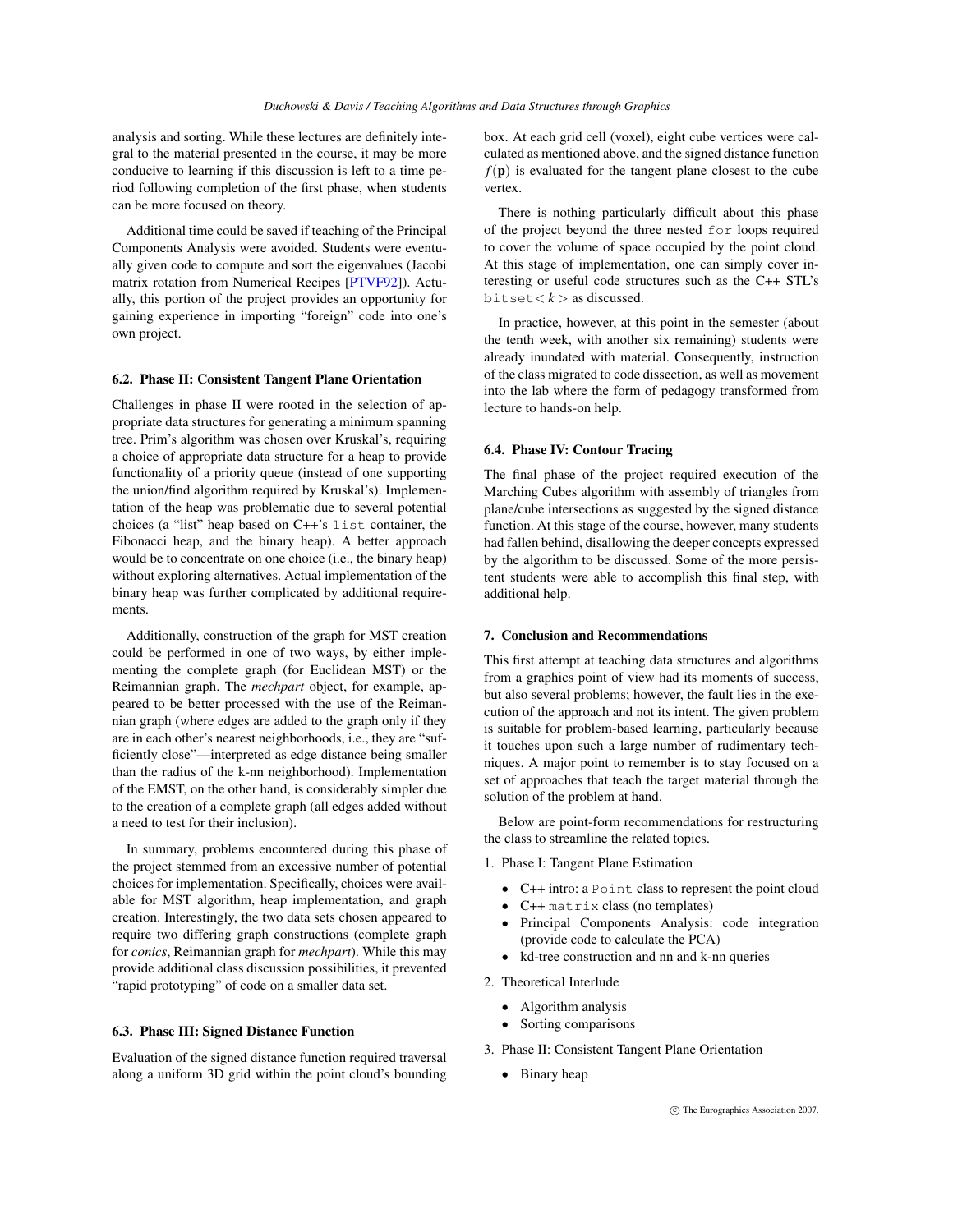- Prim's algorithm
- Graph ADT
- EMST construction and traversal
- 4. Phase III: Signed Distance Function
	- $\bullet$  C++ bitset
- 5. Phase IV: Contour Tracing
	- Triangle ADT

The above outline for the course is still "front-heavy" meaning that the bulk of time is likely to be spent in the first two phases. However, deciding on specific approaches (e.g., binary heap, Prim's, complete graph) without digressing to consider alternative (e.g., Fibonacci heap, Kruskal's, Reimannian graph) should streamline the course and limit the potential for "information overload."

A key issue that needs to be determined is whether any time should be spent on 2D variants of the implementation (e.g., 2D kd-tree). Instruction is easier in two dimensions but it is somewhat time-consuming and may divert the student's attention from the given, inherently three-dimensional, problem at hand. A potentially interesting alternative may be to re-work the original problem of surface reconstruction into its two-dimensional equivalent (curve reconstruction). This approach may lead to a more interactive pedagogical style if students could experiment with a real-time application wherein they could click to create their own 2D data sets and run their programs to generate the curves.

In informal discussion with the students, one remarked that even though the project may have been too demanding, she said that everyone in the class knows data structures and C++ programming extremely well. Further, students suggested that they would be more engaged by performing laser scans on objects they would like to work with, such as a character's face (or even their own!).

## References

- <span id="page-6-7"></span>[AR98] ASTRACHAN O., RODGER S. H.: Animation, visualization, and interaction in CS 1 assignments. In *SIGCSE '98: Proceedings of the twenty-ninth SIGCSE technical symposium on Computer Science education* (New York, NY, USA, 1998), ACM Press, pp. 317–321.
- <span id="page-6-2"></span>[BA98] BEN-ARI M.: Constructivism in computer science education. In *SIGCSE '98: Proceedings of the twenty-ninth SIGCSE technical symposium on Computer Science education* (New York, NY, USA, 1998), ACM Press, pp. 257–261.
- <span id="page-6-8"></span>[Bur03] BURGER K. R.: Teaching two-dimensional array concepts in Java with image processing examples. In *SIGCSE '03: Proceedings of the 34th SIGCSE technical symposium on Computer Science education* (New York, NY, USA, 2003), ACM Press, pp. 205–209.
- <span id="page-6-3"></span>[Cun02] CUNNINGHAM S.: Graphical problem solving and visual communication in the beginning computer graphics course. In *SIGCSE '02: Proceedings of the 33rd SIGCSE technical symposium on Computer Science education* (New York, NY, USA, 2002), ACM Press, pp. 181– 185.
- <span id="page-6-0"></span>[DGA01] DUCH B., GRON S., ALLEN D.: *The power of problem-based learning*. Stylus Publishing, LLC, Sterling, VA, 2001.
- <span id="page-6-5"></span>[DGMW04] DAVIS T., GEIST R., MATZKO S., WEST-ALL J.: τέχνη: a first step. In *SIGCSE '04: Proceedings of the 35th SIGCSE technical symposium on Computer Science education* (New York, NY, USA, 2004), ACM Press, pp. 125–129.
- <span id="page-6-9"></span>[FP97] FELL H. J., PROULX V. K.: Exploring Martian planetary images: C++ exercises for CS1. In *SIGCSE '97: Proceedings of the twenty-eighth SIGCSE technical symposium on Computer Science education* (New York, NY, USA, 1997), ACM Press, pp. 30–34.
- <span id="page-6-11"></span>[HDD∗92] HOPPE H., DEROSE T., DUCHAMP T., MC-DONALD J., STUETZLE W.: Surfrace Reconstruction from Unorganized Points. In *Computer Graphics (SIG-GRAPH '92)* (New York, NY, 1992), ACM, pp. 71–78.
- <span id="page-6-12"></span>[Hop94] HOPPE H.: *Surface Reconstruction from Unorganized Points*. PhD thesis, University of Washington, Seattle, wA, 1994.
- <span id="page-6-10"></span>[Hun03] HUNT K.: Using image processing to teach CS1 and CS2. *SIGCSE Bull. 35*, 4 (2003), 86–89.
- <span id="page-6-13"></span>[LC87] LORENSEN W. E., CLINE H. E.: Marching cubes: A high resolution 3d surface construction algorithm. In *SIGGRAPH '87: Proceedings of the 14th annual conference on Computer graphics and interactive techniques* (New York, NY, USA, 1987), ACM Press, pp. 163–169.
- <span id="page-6-1"></span>[Mar97] MARTINEZ M.: Designing intentional learning environments. In *SIGDOC '97: Proceedings of the 15th annual international conference on Computer Documentation* (New York, NY, USA, 1997), ACM Press, pp. 173– 180.
- <span id="page-6-4"></span>[MD06] MATZKO S., DAVIS T.: Using graphics research to teach freshman computer science. In *SIGGRAPH '06: ACM SIGGRAPH 2006 Educators program* (New York, NY, USA, 2006), ACM Press, p. 9.
- <span id="page-6-6"></span>[MV05] MCANDREW A., VENABLES A.: A "secondary" look at digital image processing. In *SIGCSE '05: Proceedings of the 36th SIGCSE technical symposium on Computer Science education* (New York, NY, USA, 2005), ACM Press, pp. 337–341.
- <span id="page-6-15"></span>[PTVF92] PRESS W. H., TEUKOLSKY S. A., VETTER-LING W. T., FLANNERY B. P.: *Numerical Recipes in C: The Art of Scientific Computing*, 2nd ed. Cambridge University Press, Cambridge, 1992.
- <span id="page-6-14"></span>[Wei06] WEISS M. A.: *Data Structures and Algorithm*

c The Eurographics Association 2007.